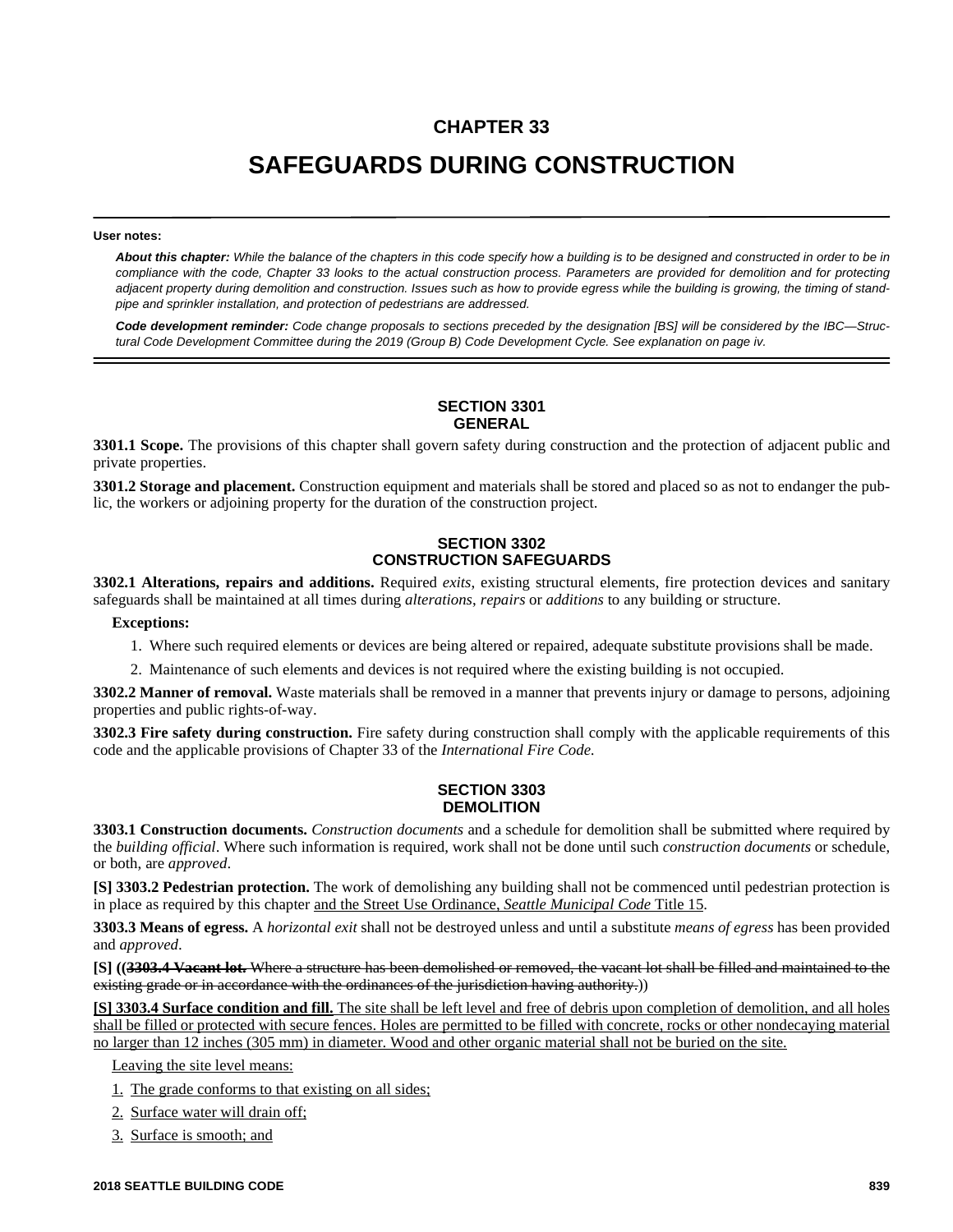4. Broken sections of the foundation or other material are not exposed.

The site shall be seeded upon completion of the demolition if it is to be left vacant for more than 6 months.

**3303.5 Water accumulation.** Provision shall be made to prevent the accumulation of water or damage to any foundations on the premises or the adjoining property.

**[S] 3303.6 Utility connections.** Service utility connections shall be discontinued and capped in accordance with ((the *approved* rules and the requirements of the applicable governing authority) requirements of the governing utility or agency including, but not limited to, Seattle Public Utilities, Seattle Department of Transportation, Seattle Fire Department, Seattle City Light, Puget Sound Energy and CenturyLink.

**3303.7 Fire safety during demolition.** Fire safety during demolition shall comply with the applicable requirements of this code and the applicable provisions of Chapter 33 of the *International Fire Code.*

**[S] 3303.8 Removal of hazardous and combustible materials.** All asbestos and other hazardous material shall be removed prior to demolition, in accordance with regulations of the Environmental Protection Agency, the Puget Sound Clean Air Agency and other pertinent agencies. Combustible waste shall be removed in accordance with the *International Fire Code*. During demolition, streets and sidewalks shall be left clean at the end of each day's operation.

**[S] 3303.9 Welding and cutting.** Welding and cutting shall be performed in accordance with the *International Fire Code*.

**[S] 3303.10 Erosion and sediment control.** Provision shall be made to stabilize ground conditions to eliminate dust and erosion. Demolition sites shall comply with *Seattle Municipal Code* Title 22 Subtitle VIII, the *Seattle Stormwater Code* and *Seattle Municipal Code* Chapter 22.170, the *Seattle Grading Code*.

**[S] 3303.11 Drainage.** If the demolition will result in a change of drainage patterns, the flow of all watercourses, including streams, ditches, drains, combined sewers and runoff, intercepted during the progress of the work, shall be returned to the condition present before the demolition or as specified on the permit, and in accordance with *Seattle Municipal Code* Title 22 Subtitle VIII, the *Seattle Stormwater Code* and *Seattle Municipal Code* Chapter 22.170, the *Seattle Grading Code*, respectively.

**[S] 3303.12 Foundations and footings.** All concrete or masonry floors, foundations, footings, basement walls and retaining walls not to be reused shall be removed to 18 inches (457 mm) below final grade. All concrete floors left in place shall be broken so as to allow water to drain through unless the floors are to be used.

**[S] 3303.13 Engineer's report.** The *building official* is permitted to require a structural engineer's analysis of proposed demolition or any portions of a structure remaining after demolition.

**[S] 3303.14 Underground tanks.** When demolition occurs, all underground tanks on the site shall either be removed or filled, as required by the *International Fire Code*.

**[S] 3303.15 Rat eradication program.** All applicants for a demolition permit shall initiate a rat eradication program on the project site at least 15 days prior to the start of demolition or any clearing or grading activity on the demolition site.

**[S] 3303.15.1 Duration of rat eradication program.** The rat eradication program must continue at least until demolition begins. No demolition or clearing or grading on the demolition site shall begin until the rat eradication program is complete unless approved by the *building official*. The rat eradication program may be terminated or waived by the *building official* when supported by a written recommendation of a licensed pest control agent.

**[S] 3303.15.2 Requirements of rat eradication program.** The rat eradication program shall be approved by a qualified pest control agent and shall comply with the Seattle-King County Public Health Department guidelines and recommendations for rat baiting. The use of any pesticide shall comply with WAC 16-228-1380. The *building official* may require additional deterrent measures on recommendation of the Seattle-King County Public Health Department.

**[S] 3303.15.3 Demolition permit.** The *building official* shall not issue any demolition permit until the applicant has provided a copy of the rat eradication program and a declaration that the requirements of Section 3303.15 have been or will be complied with prior to the start of demolition.

# **SECTION 3304 SITE WORK**

**3304.1 Excavation and fill.** Excavation and fill for buildings and structures shall be constructed or protected so as not to endanger life or property. Stumps and roots shall be removed from the soil to a depth of not less than 12 inches (305 mm) below the surface of the ground in the area to be occupied by the building. Wood forms that have been used in placing concrete, if within the ground or between foundation sills and the ground, shall be removed before a building is occupied or used for any purpose. Before completion, loose or casual wood shall be removed from direct contact with the ground under the building.

**3304.1.1 Slope limits.** Slopes for permanent fill shall be not steeper than one unit vertical in two units horizontal (50-percent slope). Cut slopes for permanent excavations shall be not steeper than one unit vertical in two units horizontal (50-percent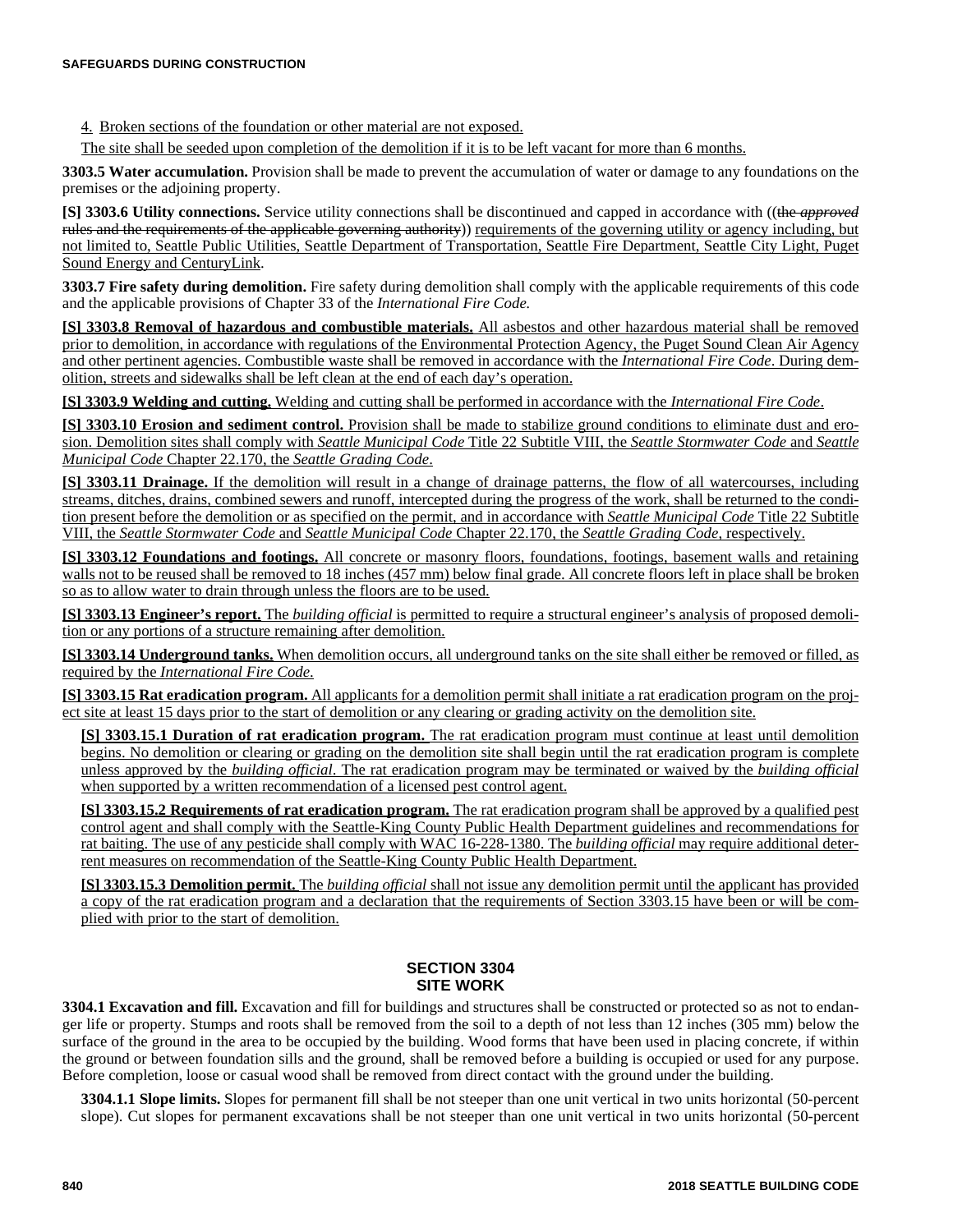slope). Deviation from the foregoing limitations for cut slopes shall be permitted only upon the presentation of a soil investigation report acceptable to the *building official*.

**3304.1.2 Surcharge.** Fill or other surcharge loads shall not be placed adjacent to any building or structure unless such building or structure is capable of withstanding the additional loads caused by the fill or surcharge. Existing footings or foundations that can be affected by any excavation shall be underpinned adequately or otherwise protected against settlement and shall be protected against lateral movement.

**[S] ((3304.1.3 Footings on adjacent slopes.** For footings on adjacent slopes, see Chapter 18.))

**3304.1.4 Fill supporting foundations.** Fill to be used to support the foundations of any building or structure shall comply with Section 1804.6. *Special inspections* of compacted fill shall be in accordance with Section 1705.6.

**[W] 3304.1.5 Fire watch during construction.** Where required by the fire code official, a fire watch shall be provided during nonworking hours for new construction that exceeds 40 feet (12,192 mm) in height above the lowest adjacent grade.

#### **EXCEPTIONS:**

- 1. New construction that is built under the IRC.
- 2. New construction less than 5 stories and 50,000 square feet per story.

#### **SECTION 3305 SANITARY**

**[S] 3305.1 Facilities required.** Sanitary facilities shall be provided during construction, remodeling or demolition activities in accordance with the ((*International*)) *Uniform Plumbing Code.*

### **SECTION 3306 PROTECTION OF PEDESTRIANS**

**[S][BS] 3306.1 Protection required.** ((Pedestrians shall be protected during construction, remodeling and demolition activities as required by this chapter and Table 3306.1. Signs shall be provided to direct pedestrian traffic.)) The protection of the public and of the sidewalks, streets and other public property during construction or demolition shall be provided as required by the Street Use Ordinance, *Seattle Municipal Code* Title 15.

#### **[S] ((TABLE 3306.1 PROTECTION OF PEDESTRIANS**

| <b>HEIGHT OF</b><br><b>CONSTRUCTION</b> | <b>DISTANCE FROM CONSTRUCTION TO LOT LINE</b>                                                              | <b>TYPE OF PROTECTION REQUIRED</b> |
|-----------------------------------------|------------------------------------------------------------------------------------------------------------|------------------------------------|
| toot or loss.<br>0. TUU UT TUM          | Less than 5 feet                                                                                           | Construction railings              |
|                                         | 5 foot or more<br>$J$ TUCK OF THOIC                                                                        | <b>None</b>                        |
| More than 8 feet                        | <del>Less than 5 feet-</del>                                                                               | <b>Barrier and covered walkway</b> |
|                                         | 5 feet or more, but not more than one fourth the height of construction                                    | <b>Barrier and covered walkway</b> |
|                                         | 5 feet or more, but between one-fourth and one-half the height of con-<br>etruction.<br><del>suucuon</del> | <b>Rarrior</b><br><del>Dania</del> |
|                                         | 5 feet or more, but exceeding one half the height of construction                                          | <u>Nono</u><br>110110              |

For SI:  $1$  foot = 304.8 mm.)

**[S] (([BS] 3306.2 Walkways.** A walkway shall be provided for pedestrian travel in front of every construction and demolition site unless the applicable governing authority authorizes the sidewalk to be fenced or closed. A walkway shall be provided for pedestrian travel that leads from a *building* entrance or exit of an occupied structure to a public way.Walkways shall be of sufficient width to accommodate the pedestrian traffic, but shall be not less than 4 feet (1219 mm) in width. Walkways shall be provided with a durable walking surface. Walkways shall be *accessible* in accordance with Chapter 11 and shall be designed to support all imposed loads, and the design live load shall be not less than 150 pounds per square foot (psf) (7.2 kN/m<sup>2</sup>).))

**[S] (([BS] 3306.3 Directional barricades.** Pedestrian traffic shall be protected by a directional barricade where the walkway extends into the street. The directional barricade shall be of sufficient size and construction to direct vehicular traffic away from the pedestrian path.))

**[S] (([BS] 3306.4 Construction railings.** Construction railings shall be not less than 42 inches (1067 mm) in height and shall be sufficient to direct pedestrians around construction areas.))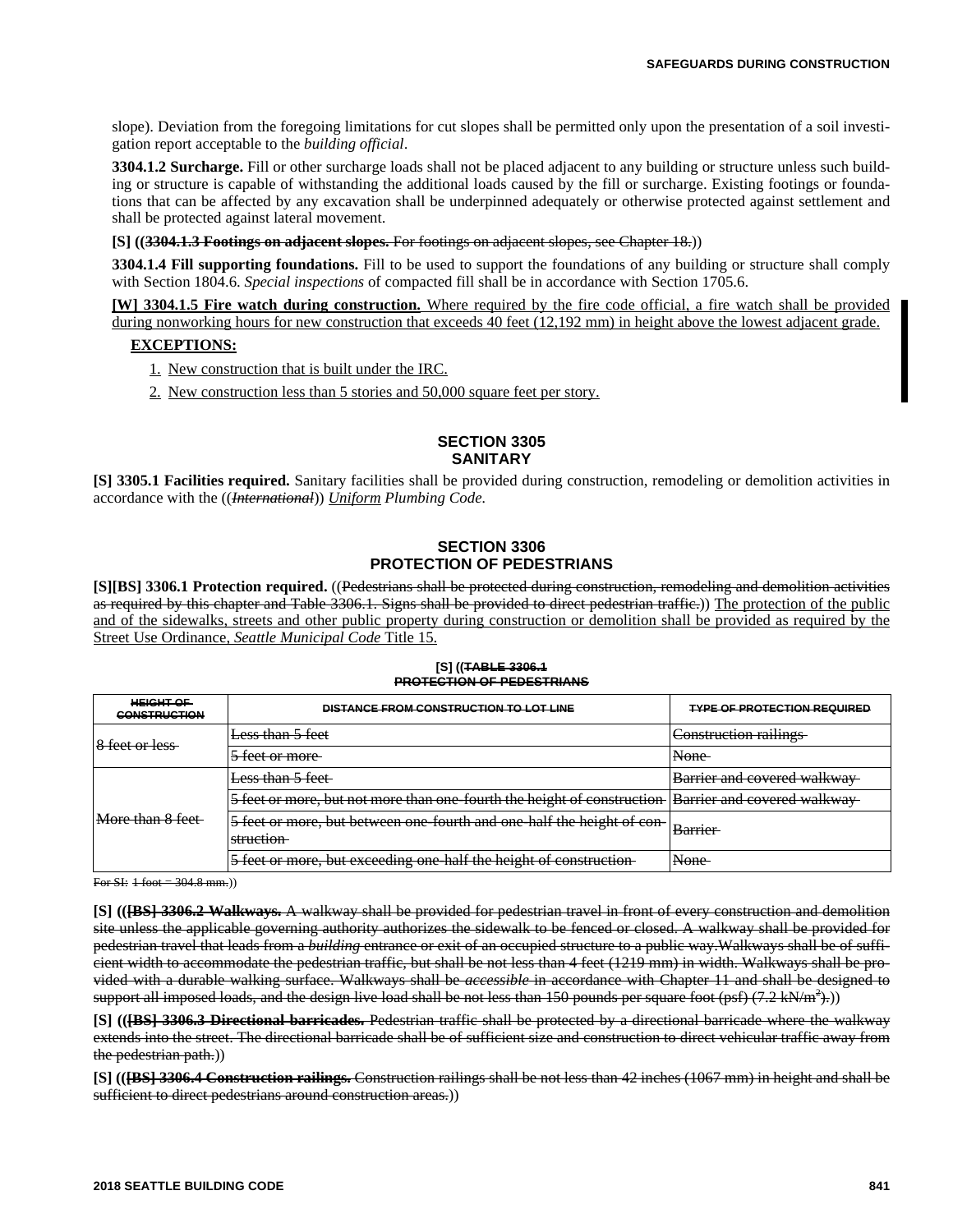**[S] (([BS] 3306.5 Barriers.** Barriers shall be not less than 8 feet (2438 mm) in height and shall be placed on the side of the walkway nearest the construction. Barriers shall extend the entire length of the construction site. Openings in such barriers shall be protected by doors that are normally kept closed.))

**[S] (([BS] 3306.6 Barrier design.** Barriers shall be designed to resist loads required in Chapter 16 unless constructed as follows:

- 1. Barriers shall be provided with 2-inch by 4-inch (51 mm by 102 mm) top and bottom plates.
- 2. The barrier material shall be boards not less than 3/4-inch (19.1 mm) thick or wood structural panels not less than 1/4-inch (6.4 mm) thick.
- 3. Wood structural use panels shall be bonded with an adhesive identical to that for exterior wood structural use panels.
- 4. Wood structural use panels 1/4 inch (6.4 mm) or 5/16 inch (23.8 mm) in thickness shall have studs spaced not more than 2 feet (610 mm) on center.
- 5. Wood structural use panels 3/8 inch (9.5 mm) or 1/2 inch (12.7 mm) in thickness shall have studs spaced not more than 4 feet (1219 mm) on center provided that a 2-inch by 4-inch (51 mm by 102 mm) stiffener is placed horizontally at midheight where the stud spacing is greater than 2 feet (610 mm) on center.
- 6. Wood structural use panels 5/8 inch (15.9 mm) or thicker shall not span over 8 feet (2438 mm).

**[S] (([BS] 3306.7 Covered walkways.** Covered walkways shall have a clear height of not less than 8 feet (2438 mm) as measured from the floor surface to the canopy overhead. Adequate lighting shall be provided at all times. Covered walkways shall be designed to support all imposed loads. The design live load shall be not less than 150 psf (7.2 kN/m<sup>2</sup>) for the entire structure.

**Exception:** Roofs and supporting structures of covered walkways for new, light-frame construction not exceeding two *stories* above *grade plane* are permitted to be designed for a live load of 75 psf (3.6kN/m<sup>2</sup>) or the loads imposed on them, whichever is greater. In lieu of such designs, the roof and supporting structure of a covered walkway are permitted to be constructed as follows:

- 1. Footings shall be continuous 2-inch by 6-inch (51 mm by 152 mm) members.
- 2. Posts not less than 4 inches by 6 inches (102 mm by 152 mm) shall be provided on both sides of the roof and spaced not more than 12 feet (3658 mm) on center.
- 3. Stringers not less than 4 inches by 12 inches (102 mm by 305 mm) shall be placed on edge upon the posts.
- 4. Joists resting on the stringers shall be not less than 2 inches by 8 inches (51 mm by 203 mm) and shall be spaced not more than 2 feet (610 mm) on center.
- 5. The deck shall be planks not less than 2 inches (51 mm) thick or wood structural panels with an exterior exposure durability classification not less than 23/32 inch (18.3 mm) thick nailed to the joists.
- 6. Each post shall be knee braced to joists and stringers by members not less than 2 inches by 4 inches (51 mm by 102 mm); 4 feet (1219 mm) in length.
- 7. A curb that is not less than 2 inches by 4 inches (51 mm by 102 mm) shall be set on edge along the outside edge of the deck.))

**[S] (([BS] 3306.8 Repair, maintenance and removal.** Pedestrian protection required by this chapter shall be maintained in place and kept in good order for the entire length of time pedestrians are subject to being endangered. The *owner* or the *owner's* authorized agent, on completion of the construction activity, shall immediately remove walkways, debris and other obstructions and leave such public property in as good a condition as it was before such work was commenced.))

**[S] (([BS] 3306.9 Adjacent to excavations.** Every excavation on a site located 5 feet (1524 mm) or less from the street *lot line* shall be enclosed with a barrier not less than 6 feet (1829 mm) in height. Where located more than 5 feet (1524 mm) from the street *lot line*, a barrier shall be erected where required by the *building official*. Barriers shall be of adequate strength to resist wind pressure as specified in Chapter 16.))

#### **SECTION 3307 PROTECTION OF ADJOINING PROPERTY**

**[S][BS] 3307.1 Protection required.** Adjoining public and private property shall be protected from damage during construction, remodeling and demolition work. Protection shall be provided for footings, foundations, party walls, chimneys, skylights and roofs. Provisions shall be made to control water runoff and erosion during construction or demolition activities. ((The person making or causing an excavation to be made shall provide written notice to the *owners* of adjoining buildings advising them that the excavation is to be made and that the adjoining buildings should be protected. Said notification shall be delivered not less than 10 days prior to the scheduled starting date of the excavation.)) When the existing grade of a site is altered by filling, excavating, dredging or moving of earth materials, the *owner* shall protect all adjoining property during construction from encroachment or collapse by sloping the sides of the temporary grading at a slope that is safe and not more than one horizontal to one vertical. In addition, adjoining property shall be protected from encroachment or collapse by sloping the sides of the permanent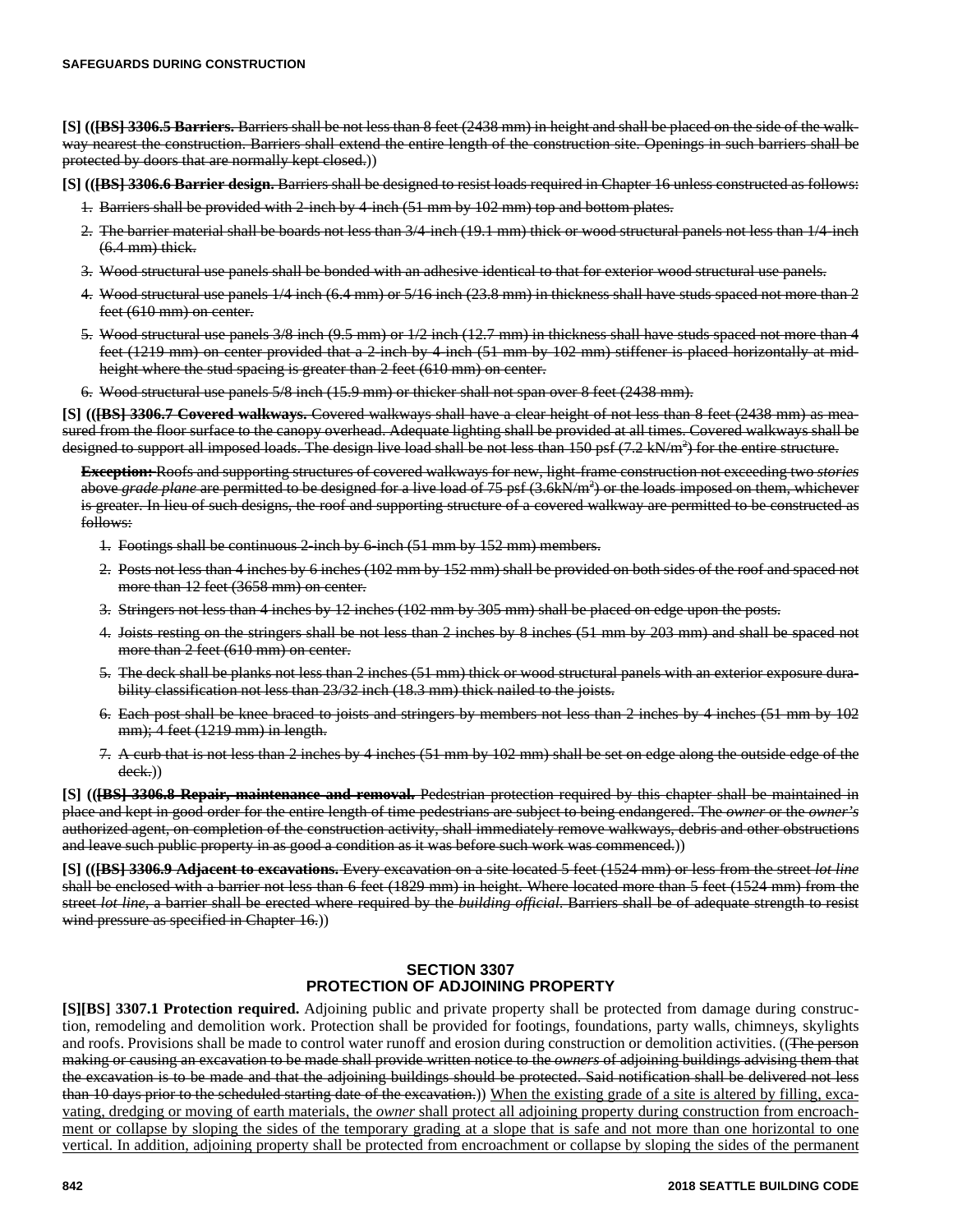grading at a slope not greater than two horizontal to one vertical. The *building official* is authorized to approve temporary or permanent slopes that are steeper based on a design by an experienced geotechnical engineer.

In areas of known unsuitable soils, the *building official* is authorized to require slopes that are less steep to assure protection of adjoining property.

#### **SECTION 3308**

#### **TEMPORARY USE OF STREETS, ALLEYS AND PUBLIC PROPERTY**

**((3308.1 Storage and handling of materials.** The temporary use of streets or public property for the storage or handling of materials or of equipment required for construction or demolition, and the protection provided to the public shall comply with the provisions of the applicable governing authority and this chapter.))

**[S] 3308.1 General.** Temporary use of streets, alleys and public property shall comply with the Street Use Ordinance, Seattle Municipal Code Title 15.

**[S] ((3308.1.1 Obstructions.** Construction materials and equipment shall not be placed or stored so as to obstruct access to fire hydrants, standpipes, fire or police alarm boxes, catch basins or manholes, nor shall such material or equipment be located within 20 feet (6096 mm) of a street intersection, or placed so as to obstruct normal observations of traffic signals or to hinder the use of public transit loading platforms.))

**[S] ((3308.2 Utility fixtures.** Building materials, fences, sheds or any obstruction of any kind shall not be placed so as to obstruct free approach to any fire hydrant, fire department connection, utility pole, manhole, fire alarm box or catch basin, or so as to interfere with the passage of water in the gutter. Protection against damage shall be provided to such utility fixtures during the progress of the work, but sight of them shall not be obstructed.))

#### **SECTION 3309 FIRE EXTINGUISHERS**

**[F] 3309.1 Where required.** Structures under construction, *alteration* or demolition shall be provided with not fewer than one *approved* portable fire extinguisher in accordance with Section 906 and sized for not less than ordinary hazard as follows:

- 1. At each *stairway* on all floor levels where combustible materials have accumulated.
- 2. In every storage and construction shed.
- 3. Additional portable fire extinguishers shall be provided where special hazards exist, such as the storage and use of flammable and combustible liquids.

**[F] 3309.2 Fire hazards.** The provisions of this code and the *International Fire Code* shall be strictly observed to safeguard against all fire hazards attendant upon construction operations.

### **SECTION 3310 MEANS OF EGRESS**

**3310.1 Stairways required.** Where building construction exceeds 40 feet (12 192 mm) in height above the lowest level of fire department vehicle access, a temporary or permanent stairway shall be provided. As construction progresses, such stairway shall be extended to within one floor of the highest point of construction having secured decking or flooring.

**[F] 3310.2 Maintenance of means of egress.** *Means of egress* and required *accessible means of egress* shall be maintained at all times during construction, demolition, remodeling or *alterations* and *additions* to any building.

**Exception:** Existing means of egress need not be maintained where a*pproved* temporary *means of egress* systems and facilities are provided.

**[S] 3310.3 Stairway floor number signs.** Temporary stairway floor number signs shall be provided in accordance with the requirements of Section 1023.9.

## **SECTION 3311 STANDPIPES**

**[F] 3311.1 Where required.** In buildings required to have standpipes by Section 905.3.1, not fewer than one standpipe shall be provided for use during construction. Such standpipes shall be installed prior to construction exceeding 40 feet (12 192 mm) in height above the lowest level of fire department vehicle access. Such standpipes shall be provided with fire department hose connections at locations adjacent to *stairways* complying with Section 3310.1. As construction progresses, such standpipes shall be extended to within one floor of the highest point of construction having secured decking or flooring.